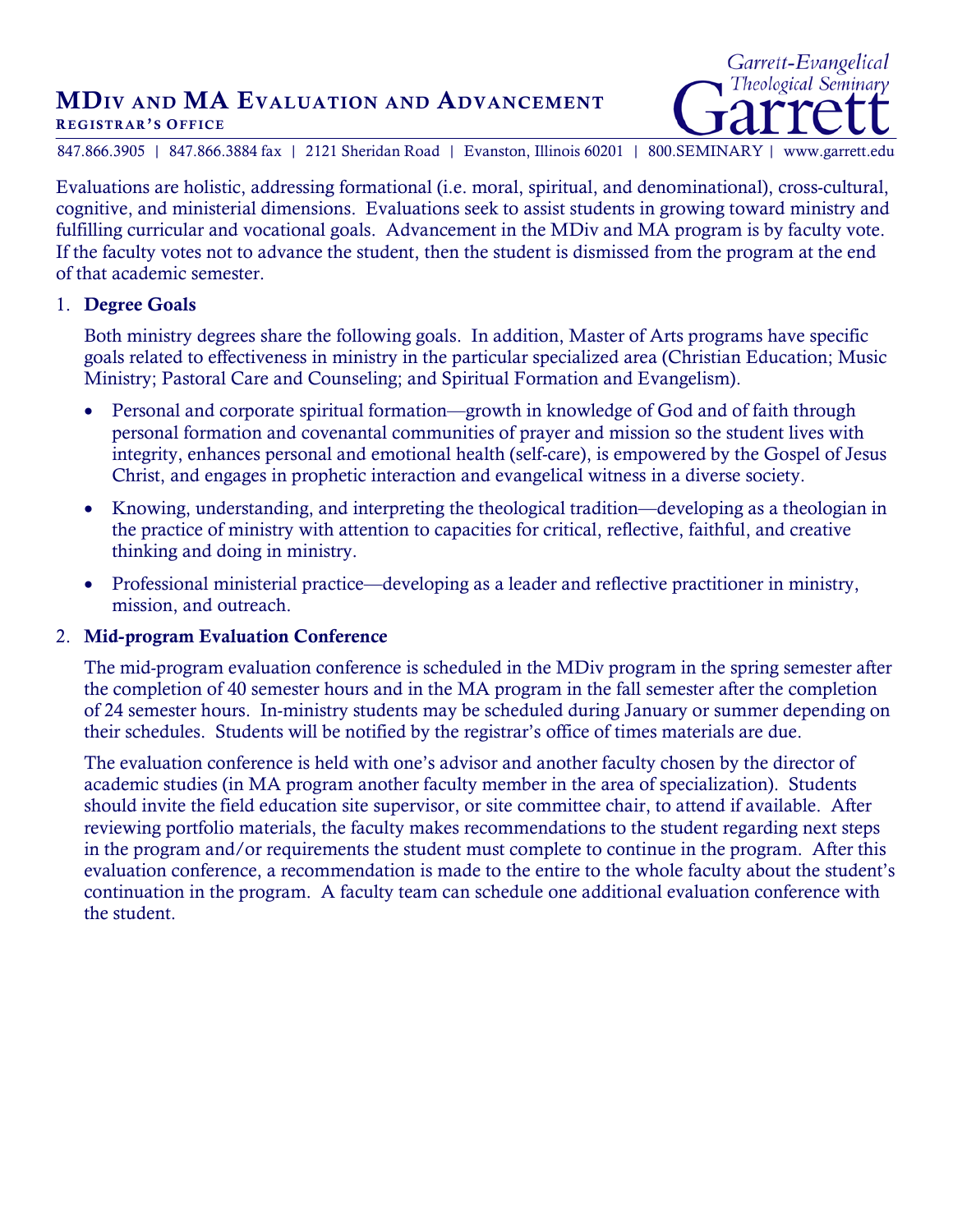# 3. Portfolio

In the MDiv and MA programs, students continuously develop and update a portfolio. The portfolio is cumulative, expressing student development through the curriculum. The portfolio includes a variety of materials (e.g. written course materials, external evaluations, field education reports, interviews, examinations) appropriate to expected degree learning outcomes. This portfolio is the basis of evaluations with the advisor and faculty action for advancement.

# Check with advisor before assembling portfolio for details.

The following materials are included in the portfolio:

- a. Admissions essay
- b. Rule of life and other evidence of spiritual formation (e.g. art work, journal, covenant group participation)
- c. Call and Ministry vocation paper
- d. Mid-point essay: In 5-7 double-spaced pages, the student should:
	- i. Respond to the degree outcomes (Personal and corporate spiritual formation; Knowing, understanding, and interpreting the theological tradition; Professional ministerial practice) and how they are being addressed in courses, field education, and seminary life.
	- ii. Identify and describe at least 3 primary changes experienced as a result of his or her education at Garrett-Evangelical Theological Seminary, and
	- iii. Describe areas in which he or she has the most work yet to do in preparation for ministry.
- e. Marked and graded final papers/projects from Introduction to OT, Introduction to NT, History 1 & 2, and Intro to Theology, as well as any completed practice of ministry courses must be included as supporting evidence for progress toward the degree outcomes. Papers or projects from integrative coursework or elective courses may be included.
- f. Written or oral review from student's field education site supervisor. The site supervisor should be invited by the student to participate in the conference (either in person or via phone) or to provide written feedback when participation is not possible.
- g. Outline of plan for completing the cross-cultural requirement.
- h. If the student wishes to declare a field concentration, she or he must seek out a faculty person in the field who will serve as the student's advisor.